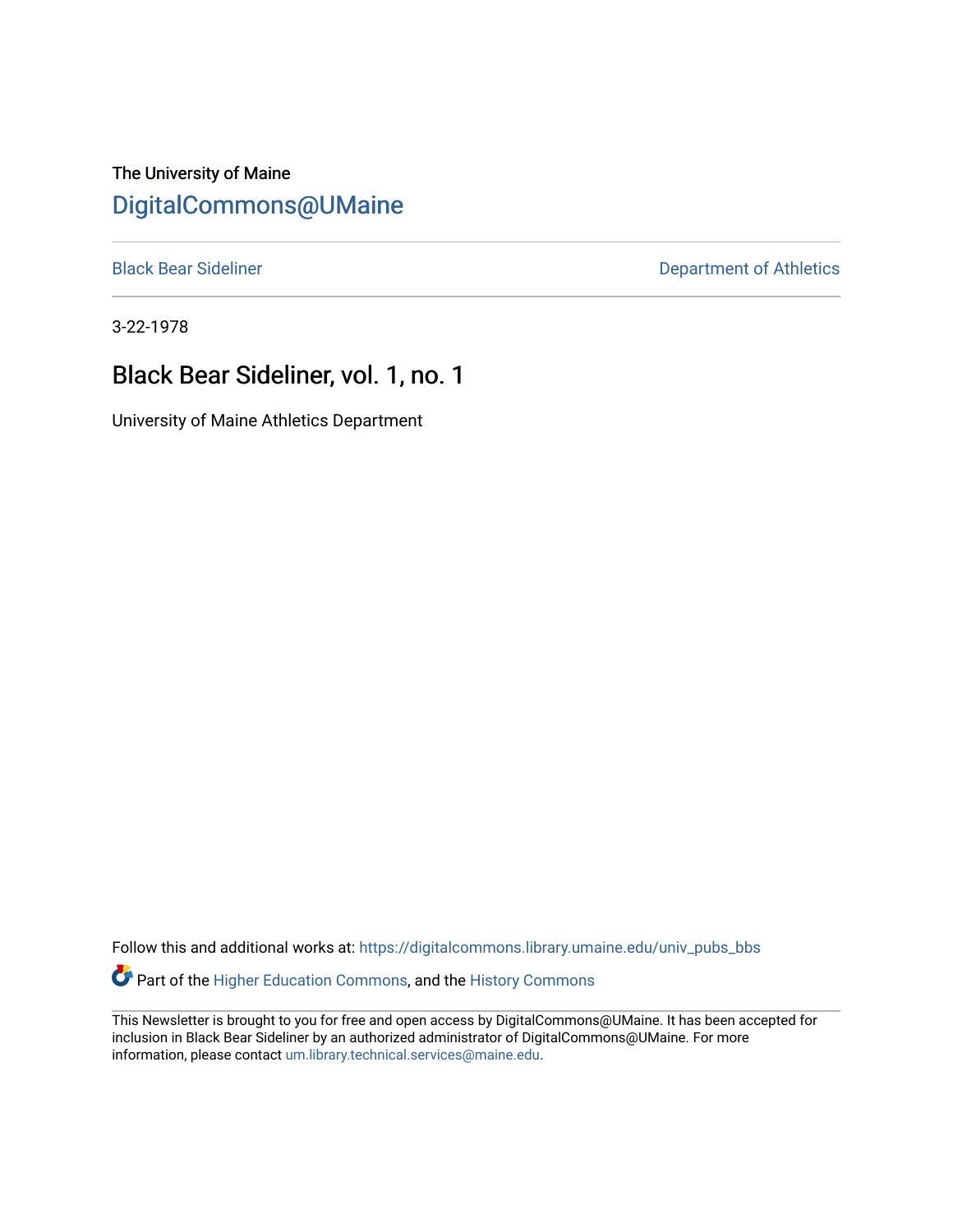| uruo  |
|-------|
| 3.4.1 |
| -4    |
| BBS   |
| 1978  |
| -1-1  |

**the** *Max.* **22'78** *c.*/<br>ably the most prestigious preseason in the country. It's a great opportunhe only problem is that everybody *fe* 20 games under their belts and out of the fieldhouse."

c.l of Maine at Orono baseball coach was referring to the 12th annual

UNIVERSITY COLLECTION

**Baseball** Tournament in which his Black Bears Cal.) National Intercollegiate will be competing beginning on March 27 and lasting through April 1.

Beside Maine, the attractive eight-team field includes defending tournament champ Washington State University, Oregon State, the University of California at Riverside, Oral Roberts University of Tulsa, Okla, and Valdosta State of Valdosta, Ga.

**BASEBALL BEARS LOOK WEST FOR CALIFORNIA GOLD I**

"Over the years, they've tried to take the teams in the country which have strong baseball programs. All the teams coming to this year's tournament are really strong," said Winkin.

The tournament field will be divided into two divisions and each team will face the other seven. The two teams with the best records following the seven games will meet in Saturday's (April 1) championship game.

Maine faces Oral Roberts on Monday in its tournament opener and also meets the host club, UC-R, the same day. On Tuesday, the Black Bearswill take on Oregon State; a pair of exhibition games with non-tournament teams are on tap Wednesday; Stanford and Washington State are Maine's tourney opponents on Thursday; Valdosta State is Friday's tournament foe and the University of California at Berkeley faces Maine on Saturday. Maine has other exhibition games scheduled during the week including one with UC-R on March 25, the day the Bears will depart Bangor International Airport and arrive in Riverside.

Maine, 24-11 a year ago and a participant in the ECAC Division One playoffs, will be led by co-captain Russ Quetti. Quetti was an All-New England shortstop last season and led the Bears *(Continued on back page)*



# **BEAR HOOPSTERS CLOSE OUT 17-8, THIRD-BEST MARK**

University of Maine at Orono varsity basketball coach Tom "Skip" Chappelle was more than prophetic at the media day last fall when he announced unqualifiedly that, "We have turned the corner in our basketball program."

Results of the 1978 season just concluded bear him out. The Black Bears posted their best record since Chappelle's playing days in 1960-61 as they won 17 games and lost eight; the UMO club was rated the fifth best in the Eastern Collegiate Athletic Conference New England region; 6'4" forward-guard Rufus Harris of Framingham, Mass., set a new UMO single season scoring record with 569 points; the Bears defeated arch rivals Massachusetts and Connecticut back-toback; and Chappelle, himself, became the top percentage basketball coach in UMO history with a career mark of 97 wins and 76 defeats.

And the best is yet to come! Why? Because the Bears have a nucleus of three tremendously talented players returning next season, because their record and reputation should enhance the recruiting efforts of Chappelle and assistant coach Peter Gavett and because a gradually upgraded schedule will start to bear fruit when Maine tackles national power Marquette next season at the Portland Civic Center.

The nucleus of returnees includes Harris, only a sophomore, New England's second leading scorer, who might have been the first player in UMO history to reach the 1000 point career mark in only his second season if the Bears' final game had not been cancelled; 6-8 center Kevin Nelson of Dover-Foxcroft, already the school's 15th top scorer and a premiere rebounder; and steady Roger Lapham at 6-6 from Wakefield, Mass., who almost without notice became the school's fifth leading scorer with a three-year total of 1136 points.

How far the Bears have gone in turning the corner will depend on the recruiting success Chappelle and Gavett achieve in supplementing these three fine players.

#### **Vol. <sup>1</sup> No. <sup>1</sup> UNIVERSITY OF MAINE AT ORONO March 22, 1978**



**Roger Lapham joins Maine's 1000-point Club**



**Young Black Bears explode for first win on opening night.**

# **ICEMEN RECORD WINNING SEASON, MISS PLAYOFFS**

Maine's brand-new varsity hockey team did what some thought was impossible. Not only did Jack Semler's Bears play respectably on the ice, and not only did a band of freshmen who played on 24 different teams a year ago enchant a campus, but they recorded a winning season (15-12) and missed an ECAC playoff berth by a whisker.

Capacity crowds looked on as the new Harold Alfond Sports Arena opened to twin 7-5 wins over Acadia. The Bears went on to win <sup>11</sup> of 14 games played at the beautiful new rink.

Center Gary Conn scored the historic first goal and didn't stop there as the classy playmaker led Maine with 21 goals in 27 games and had 48 points (21-27-48). Center Brian Hughes led in assists (14-28-42), while other 30-point scorers included left wing Bill Demianiuk (T7-22-39), center Joe Crespi (17-21-38) and left wing Jon Leach (16-19-35).

Goalies Jeff Nord (3.83 goals against average) and Jim Tortorella (3.96) shared the goaltending and gave the Bears solid play in the nets as well as hope for the future.

Crisp passing, aggressive checking and constant hustle are three reasons more than 30,000 fans attended home games this winter. A defense corps of Don Mason, Tom LeBlond, Art Demoulas, Larry Page, Marc Son and Brian McKiernan played up to Semler's expectations and those of assistant Ted Castle. Both Bear coaches were former hockey greats at Vermont.

Playing well in the first State of Maine Holiday Classic in Portland, UMO dropped a heart-breaking 5-4 verdict to Colby in the opener and lost to Princeton 7-4 in the consolation contest.

Maine's new fans can look forward to next year because of the 26 reasons several ECAC Division Two coaches will not be anxious to tangle with the Bears — they will ALL be back next year. Even senior Dan Sweeney, the hardworking right wing who was the team's only nonfreshman, has another year of eligibility and plans to return.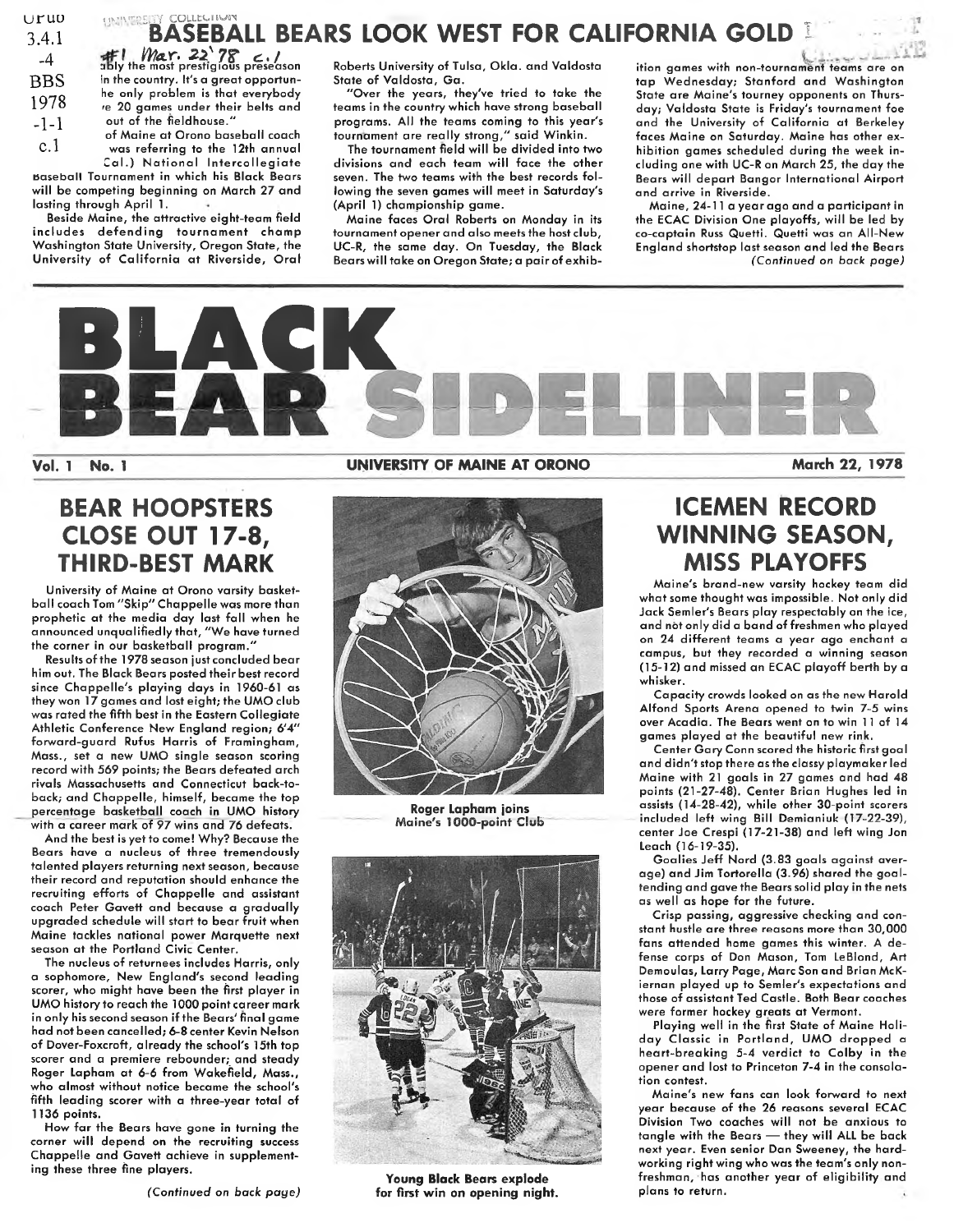# MEN AND WOMEN SWIMMERS, RIFLE TEAM WIN NEW ENGLAND CROWNS

#### Men Remp at Springfield

Coach Alan Switzer left Orono for the 1978 New England Swimming and Diving Championships with a confident feeling, but he and his talented squad came back, after an "awesome" display of strength, with more than anyone could have hoped.

fourteen firsts, nine records, a whopping 675 points, and the second title in the last three years were the result of a relentless assault against the region's top teams.

Tourney standout Don Winant and veteran Jim Smoragiewicz finished firstand second in the 400 individual medley to set the tone the first night of competition. Winant's time of 4:08.5 was a New England record.

Other New England records included Winant's 1:53.4 performance in the 200 butterfly, Smoragiewicz (1:54.9) in the 200 backstroke, Winant (1:57.3) in the 200 I.M., and again with Smoragiewicz breaking the old record in the 100 backstroke during the trials with a time of 53.2 seconds. The 400 medley relay unit of Smoragiewicz, John Judge, Jamie Larochelle and Bob Marshall also broke a New England record.

Diver Lance Graham won both the one and three meter boards with teammate Rolf Olsen finishing second on the one meter board.

The Bears, narrowly missing the New England title last year after winning in 1976, climaxed a solid season with the championship. Switzer's squad won nine of <sup>11</sup> regular season meets, including its first-ever win over defending Division Three national champions Johns Hopkins.

While UMO will lose captain Jim Farragher, Larochelle, Olsen, Brian Seaward and Bob Stedman to graduation, the Black Bears will return most of the talented firepower that scored more tournament points (675) than the number two (Williams, 338) and three (host Springfield, 333) teams combined!

#### Woodcock Leads Women

The University of Maine at Orono women's swimming team captured the New England crown in swimming and diving at Boston College Feb. 19, completely dominating the meet and winning by more than a hundred points. The women compiled 6021/2 points to runner-up Yale which registered 483 points. Other team scores were: Boston College 379, Southern Conn. 359, UConn 3521/2, Springfield 337, UMass 241, UNH 221, Dartmouth 212, and Brown 176.

Julie Woodcock, perhaps the finest woman swimmer in New England, led the Black Bear team with five individual victories and also participated on two victorious relay teams. The Swarthmore, Pa. native took firsts in the lOOand 200 individual medleys, 200free, 500 free, and the 400 I.M. She set New England records in three of the five events.

Adding depth to a very fine squad is sophomore Jill Puzas of Waterbury, Conn. She successfully defended her New England championship in the 200 breaststroke, an event she won as a freshman. She also had second, third, and sixth place finishes in other events.

Beth Carone also had an outstanding tournament. The Marblehead, Mass., freshman grabbed two thirds and one fourth place finish. Backing up this performance was Anne Griswold of Wilbraham, Mass.,-who had a third and a sixth place finish.



*Julie Woodcock: Seven medals*

On the first day of the meet UMO won the 800 freestyle relay with Carone, Ann Lucey, Linda Larue and Woodcock finishing ahead of second place Boston College. Two other Black Bear relay combines took fourth and sixth place finishes.

The UMO diving contingent also scored well. Patti Ward, a sophomore from Barrington, R.I., who won the one meter diving competition a year ago, placed sixth in this event to give UMO a very respectable finish.

The UMO swimmers finished the season undefeated with a 10-0 record, and having added the New England Crown, are busy preparing to send Woodcock and Ward to the nationals at Duke University.

Sheoters Retain Title — Again

UMO's most successful team in history continued its tradition in fine style as the Bears' rifle squad outgunned its foes to win the annual New England Collegiate Rifle League championships March 4-5 at MIT.

Led by New England's top shooter, Tim Tobin of Gray, Maine scored 2238 total points to outdistance MIT by 51 points, broke the MIT range record and captured its third regional title in a row.

Tobin, who holds the New England record and has the top average this winter, led UMO with 571 points, followed by Dave Wellman, 562, Wayne Wood, 554, and Steve Murphy, 551.

The Bears, coached by MSG Robert Bernier, closed out its successful season with a sparkling 17-0-1 record.

Maine has won the New England title six of the last seven years.

#### All Winter Teams Win

There were other teams of the university that concluded their season with a winning record. One of these teams was the women's gymnastic squad which finished with a fine record of nine wins and only one loss. This was accomplished with a team effort that included leadership from captain Barb Dusty and freshman Martha Leonard.

The men's track team completed its season with a 6-3 record and an eighth place finish in the New Englands. Their counterparts, the women's track team, ended a very successful season with a 7-1 record.

The Black Bear wrestling team placed second in the Northern New England championship meet and concluded with a respectable 7-5 record.

Although they don't keep season won-lost records, both men's and women's ski teams had successful seasons. The men's season was highlighted by sixth place finishes at Vermont and Williams winter carnivals, and the women's season by a fourth place finish in the Eastern championships.

Another successful squad was coach Eilene Fox's women's basketball team. The Bears wound up with a sparkling regular season record and made the Northeast Regional playoffs. The state's top-seeded team was paced by center Barb Cummings, senior scoring standout Denise Blais and highly-rated freshman Barb Dunham.

### Support the **BLACK BEAR** HALL OF FAME



*Junior sensation Jim Smoragiewicz*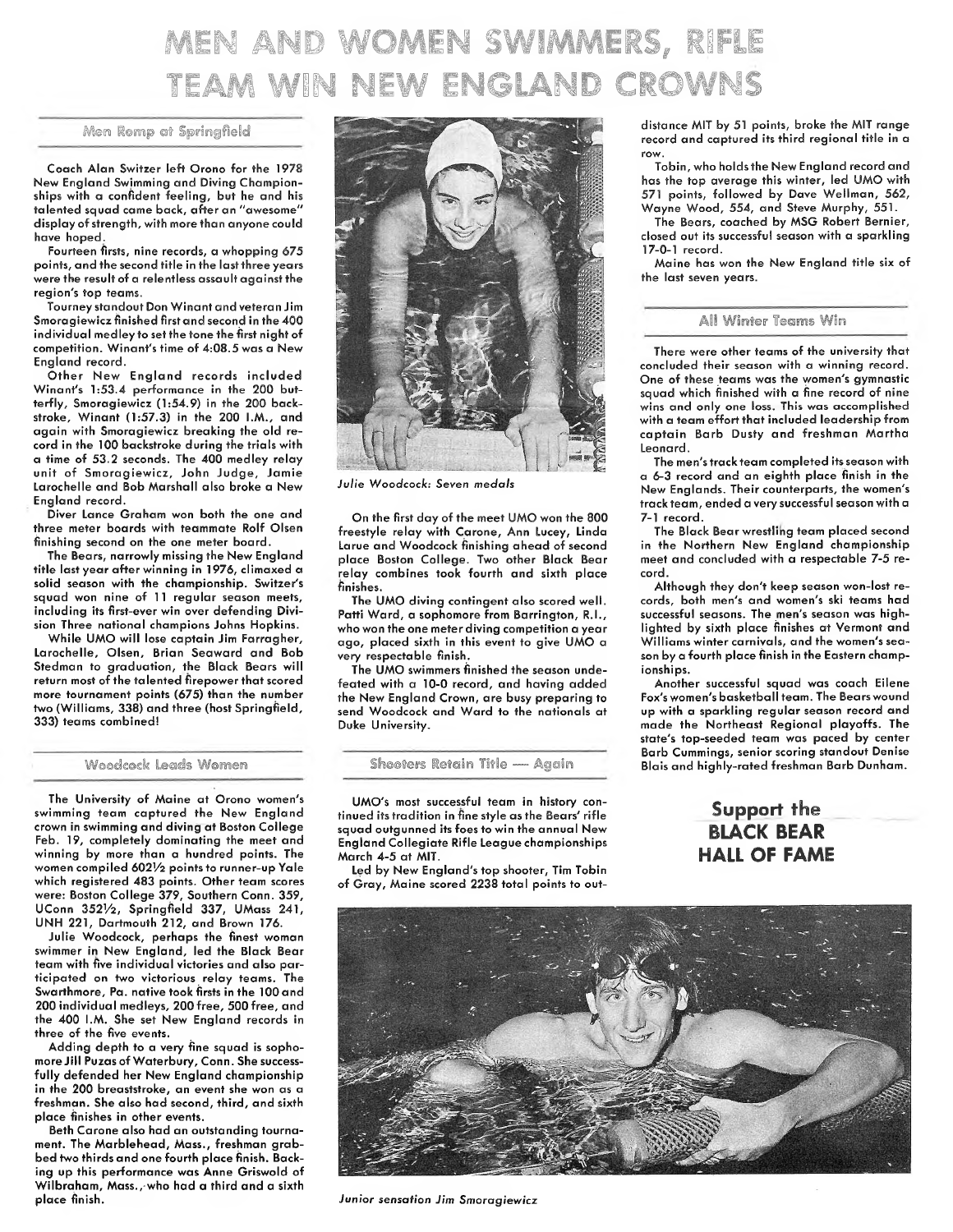

#### BLUE-WHITE GAME SET FOR MAINE DAY

More than 100 candidates are expected to turn out for third-year coach Jack Bicknell's spring football drills April 10.

Thirty-two returning lettermen, including cocaptains Chris Keating, an All-East candidate at linebacker, and standout-offensive lineman Bril Leroy, will be among the Bears anxious for football to begin.

"The key is to give everybody an opportunity," says Bicknell. "We want to get to know our squad better during the spring. We are very physical in these practices and we also work on the little techniques we don't have time to work on in the fall." he adds.

Maine lost several key people on offense, including record-setting tailback Rudy DiPietro and veteran signal-caller Jack Cosgrove, but have capable people returning. Bicknell reports that his team will be a lot better on defense and that he is pleased with the recruiting class so far, but that his staff is still very active in this area at this time.

"The decisions for playing in the fall will be made this spring for the most part," Bicknell notes. "The true competition for positions on the team happens in the spring."

Bicknell also announced that the Bears' annual Blue-White Game will be held at Alumni Field at noon on Maine Day, April 26. The popular scrimmage was traditionally a Maine Day event until it was moved to the last day of spring drills in recent years. Spring practice will end May 6.

|       |                |      | 1978 Football Schedule |
|-------|----------------|------|------------------------|
| Sept. | 9              |      | Dayton                 |
|       |                |      | 16 at Boston U.        |
|       | 23             |      | Massachusetts          |
|       |                |      | 30 at Central Conn.    |
| Oct.  | $\overline{7}$ |      | Rhode Island           |
|       |                |      | 14 at New Hampshire    |
|       |                |      | 21 at Connecticut      |
|       |                | 28 — | Lafayette              |
| Nov.  |                |      | 4 at Delaware          |
|       | 11             |      | Lehigh                 |
|       |                |      | 18 at Northeastern     |

#### BLACK BEAR ATHLETES **COMPETE NATIONALLY**

Black Bear student-athletes constantly strive for excellence on and off the playing fields and this winter several outstanding competitors earned a chance to challenge for national honors around the country.

Skiers PETER JOSEPH, giant slalom, and JOHN MATHIEU, cross country, competed in the NCAA National Ski Championships in Franconia, NH. Both Joseph and Mathieu were among the team's leaders during the regular season for Brud Folger's Bears.

Coach Deb Davis' women's ski team also qualified team members. Veteran slalom and giant slalom skier KRISTIN WIESE and All-East performer SANDY COOK, cross country, competed in the AIAW National Championships in Albuquerque, New Mexico.

Culminating a year in which Maine's swimmers totally dominated New England swimming, JULIE WOODCOCK and diver PATTI WARD qualified for the AIAW National Intercollegiate Swimming and Diving Championships at Duke University in Durham, North Carolina. Woodcock, the holder of five New England records, will compete in the 100, 200 and 400 individual medley events, while Ward will challenge for honors in the one-meter diving event.

Coach Alan Switzer's newly-crowned New England men's swim champions sent divers LANCE GRAHAM and ROLF OLSEN to Penn State for the pre-qualifying trials against the best in the East. Graham, the national Junior College champion a year ago, finished second at Penn State and will head West. The four best performers qualify for th<sup>e</sup> NCAA National Intercollegiate Swimming and Diving Championships in Long Beach, California. Bears standouts JIM SMORAGIEWICZ and DON WINANT, along with relay members BOB MARSHALL, JOHN JUDGE and JAMIE LAROCHELLE, narrowly missed the national qualifying standards.

In women's track, ANN TURBYNE and JOAN WESTPHAL will compete in the AIAW National Indoor Invitational Track Meet in Columbia, Missouri. Turbyne, the school's record holder in the shot put, and Westphal, the UMO record holder in the two-mile, will compete in their specialties.

# BLACK BEAR SIDELINER

This issue is the first of four issues to be published this year and every year for University of Maine at Orono athletic program supporters and fans.

| Editor Bob Creteau                                      |  |
|---------------------------------------------------------|--|
|                                                         |  |
| <b>Example 12 Al Pelletier</b>                          |  |
| Printed by UMO Printing Office                          |  |
| Future issues will be published in June, September, De- |  |
| cember and March.                                       |  |



The Black Bear Athletic Scholarship Fund has moved into high gear during the past few months. Under the leadership of President Howard R. Neville, a serious effort, coordinated by the University's Development Office, seeks to raise \$100,000 to provide scholarship aid to outstanding athletes.

Maine's athletes and coaches have accomplished significant triumphs in a variety of sports during the pastyear. Their successes are particularly noteworthy in light of the fact that most of our opponents spend four times as much on athletic scholarships as do the Black Bears.

It is to correct this disadvantage that President Neville has established this year's goal of \$100,000 in scholarship aid. To date, we have received gifts totalling more than \$65,000 and are confident that those who have not yet given will put us over the top. With this amount of scholarship assistance, we are convinced that the fine records of many of this year's teams will improve to the level of regional and national recognition next year.

For your commitment to excellence in UMO athletics, you will receive a decal indicating your support of the Black Bears. Individuals who contribute \$100 or more will be prominently recognized in the annual list of Black Bear Hall of Fame supporters in Memorial Gymnasium. Contributors of \$500 or more will join the Black Bear 200, a select group of UMO alumni and friends, who will be invited to receptions with the President and coaches and a dinner prior to a varsity game. Whatever your level of support, you will have the appreciation of Black Bear athletes and fans.

> Sam Sezak, Chairman Rand Erb, Coordinator Black Bear Athletic Scholarship Fund

#### ©meUATE *'W* HONORS

A total of 15 persons who have displayed a high degree of interest and loyalty to the intercollegiate athletic programs at the University of Maine at Orono were presented with honorary memberships in the UMO Graduate "M" Club during hgIf-time ceremonies of the Maine-Massachusetts basketball game Feb. 11.

Priorto the game, those persons were honored guests of the Graduate "M" Club officers at a dinner in Wells Commons.

Among those receiving honorary memberships were Ted Curtis Jr. of Orono, state senator; Kenneth Fobes of Orono, class of 1949, UMO Assistant Dean Emeritus, College of Education (1948-72); Mickey Goldsmith of Old Town, class of 1948, president of a sporting goods store; and Robert Lahey of Old Town, Old Town HS athletic director and basketball coach.

Others honored were Ralph Leonard of Old Town, construction firm executive; Donald Joe Paul of Orono, Orono HS assistant coach; Rodney Ross of Brewer, class of 1968; Mark Shibles of Orono, Dean Emeritus, UMO College of Education; Thaxter Trafton of Bangor, recreation director; and Ed Halpin of Richmond, Portland HS soccer and basketball coach.

Also, Steve Martin of Brewer, WABI sports; Dana Devoe of Orono, class of 1956, attorney; Carroll Pickard of Hermon, class of 1952, a dairy firm owner; John Hoctor of Orono, class of 1941, former Maine Maritime Academy athletic director and coach; and Bernard Deering of Orono, class of 1953, retired Orono HS athletic director and coach.